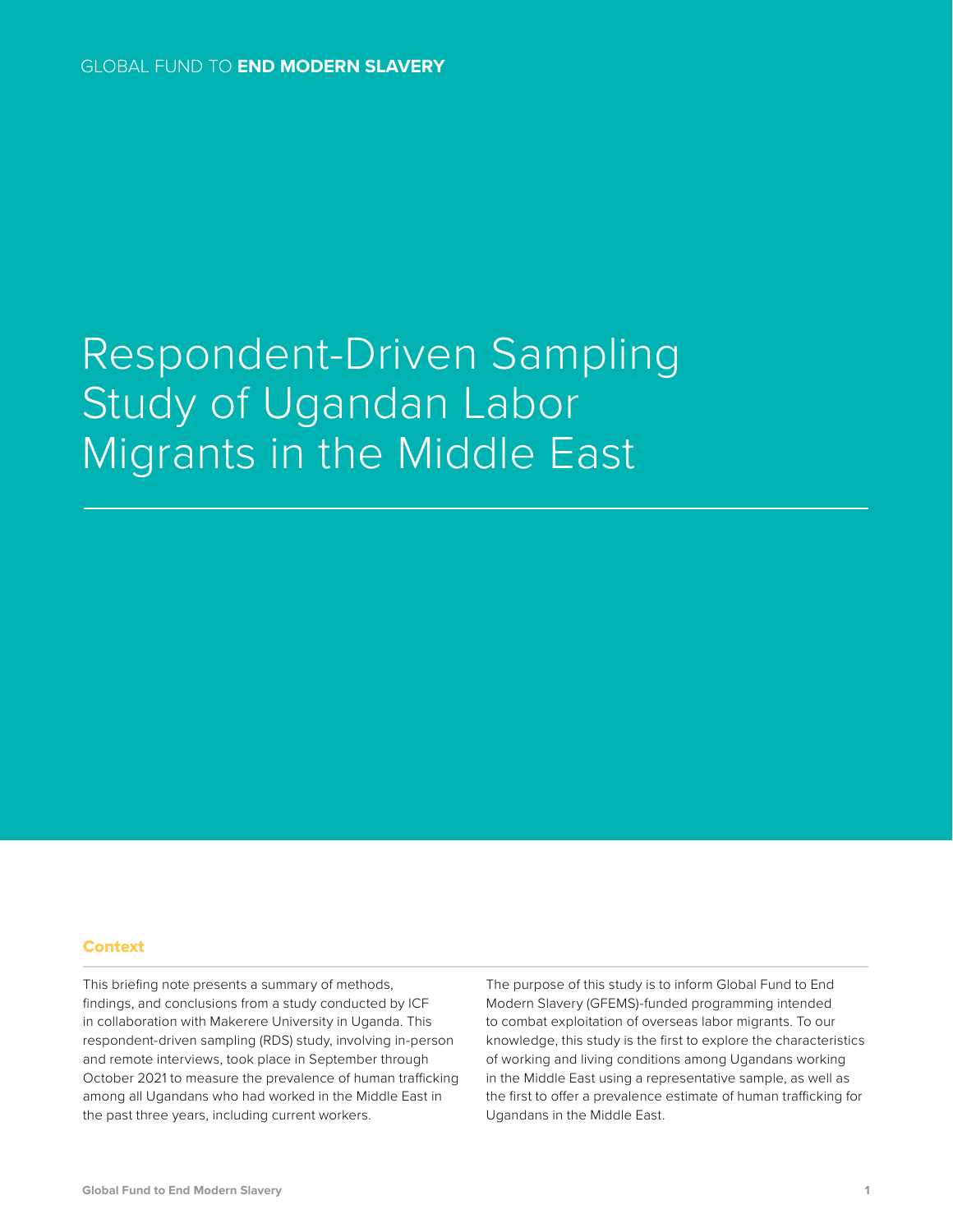## Key Findings

#### **Human trafficking**

- The majority (89%) of migrants reported experiences consistent with human trafficking and more than one-fourth (27%) of migrants experienced severe exploitation, defined as threats of or actual violence or psychological abuse.
- Both the prevalence of human trafficking (Figure 1) and severe exploitation were lower among migrants who experienced fewer instances of unethical recruitment. Furthermore, regression analysis indicates that with each additional unethical recruitment practice experienced, the odds of both human trafficking and severe exploitation nearly triple.

#### **Recruitment**

- Nearly one-third (29%) experienced recruitment linked to debt, and nearly half (47%) paid recruitment fees.
- Migrants who started their jobs in the last year experienced fewer unethical recruitment practices compared to migrants starting more than one year ago.

#### **Working conditions**

- More than one-fourth of migrants (28%) lacked a written contract.
- Migrants worked an average of 99 hours per week, and nearly one-third (30%) worked more than 120 hours per week on average.
- Nearly one-third (30%) were exposed to hazardous work without protective gear.

#### **Living conditions**

• About one-fourth of migrants (24%) experienced degrading living conditions in mandatory employer-provided housing.

#### **Personal life and liberties**

- Most migrants (90%) had had their identification documents held, and 74% of these migrants could not access their documents upon request.
- More than half of all migrants were under constant surveillance at work (58%) and at home (55%).
- More than two-thirds of migrants (69%) lacked either freedom of movement or freedom of communication due to employer restrictions.



**practices experienced**

**Figure 1.** Prevalence of non-recruitment-related human trafficking by number of unethical recruitment practices experienced (weighted)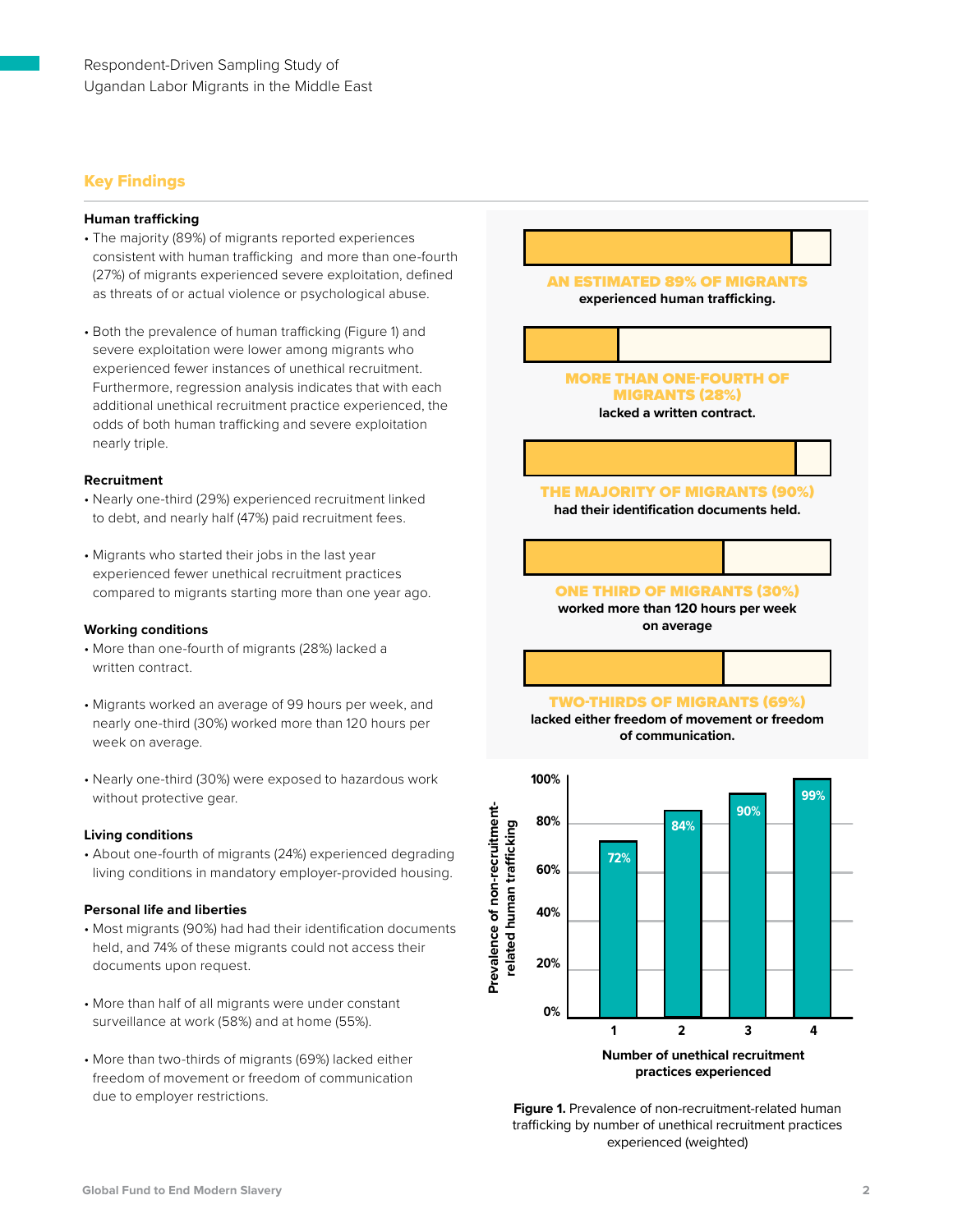## Methodological Approach

The sample was recruited using RDS, a network-based sampling method that overcomes the traditional biases associated with similar approaches (e.g., chain-referral and snowball sampling) by approximating probability sampling methods and allowing for the calculation of selection probabilities and survey weights. The RDS weights reflect the varying sizes of respondents' social networks as established in RDS theory, which adjusts for recruitment biases. Initial respondents in an RDS study (i.e., seeds) are recruited through convenience sampling methods. Each of these seeds recruits peers by referral, allowing researchers to access members of typically hard-to-reach populations who may not otherwise be accessible.

In this study, a total of 29 seeds were enlisted with the aid of government databases, non-governmental organizations, recruitment agency associations, and the personal contacts of the research team. Seeds and other respondents could refer up to four migrants to the study. Respondents were offered a monetary token of appreciation for completion of an interview and for referring other respondents who successfully completed an interview. The final sample includes 408 Ugandans ages 18 or older who were currently working in the Middle East or had worked in the Middle East in the past 3 years. Figure 2 shows the structure of recruitment for this study. The shading indicates the depth of recruitment (waves). The maximum chain length was nine waves.



**Figure 2.** Recruitment Trees Plot

### Limitations and Considerations

Data collection occurred during the COVID-19 pandemic, and changes related to the pandemic may have affected our results. A similar study undertaken before or after the pandemic may yield different findings.

A general limitation of RDS methods is that although weighting compensates for the reduced probability of capturing eligible individuals who are not well connected, the approach cannot cover persons who are not connected at all. In this study, the group of those who are not connected likely includes migrants who are still working abroad who are not allowed to communicate freely. It is likely that our sample of current migrants is skewed toward those with more freedom of communication. Those with more freedom of communication may be treated better overall, which means

that the sample of current migrants may be skewed towards those with better treatment.

Due to logistical constraints, this study had a relatively large number of seeds, and therefore relatively short referral chains. The predominance of females and domestic workers as seeds may have led to an overrepresentation of females and domestic workers in our sample.

Weights and estimates based on RDS are premised on a semi-probability sampling method (at best). Therefore, it is difficult to compute the variance of the RDS sample estimates, including the estimated prevalence. Estimated standard errors involve approximations related to the RDS assumptions.